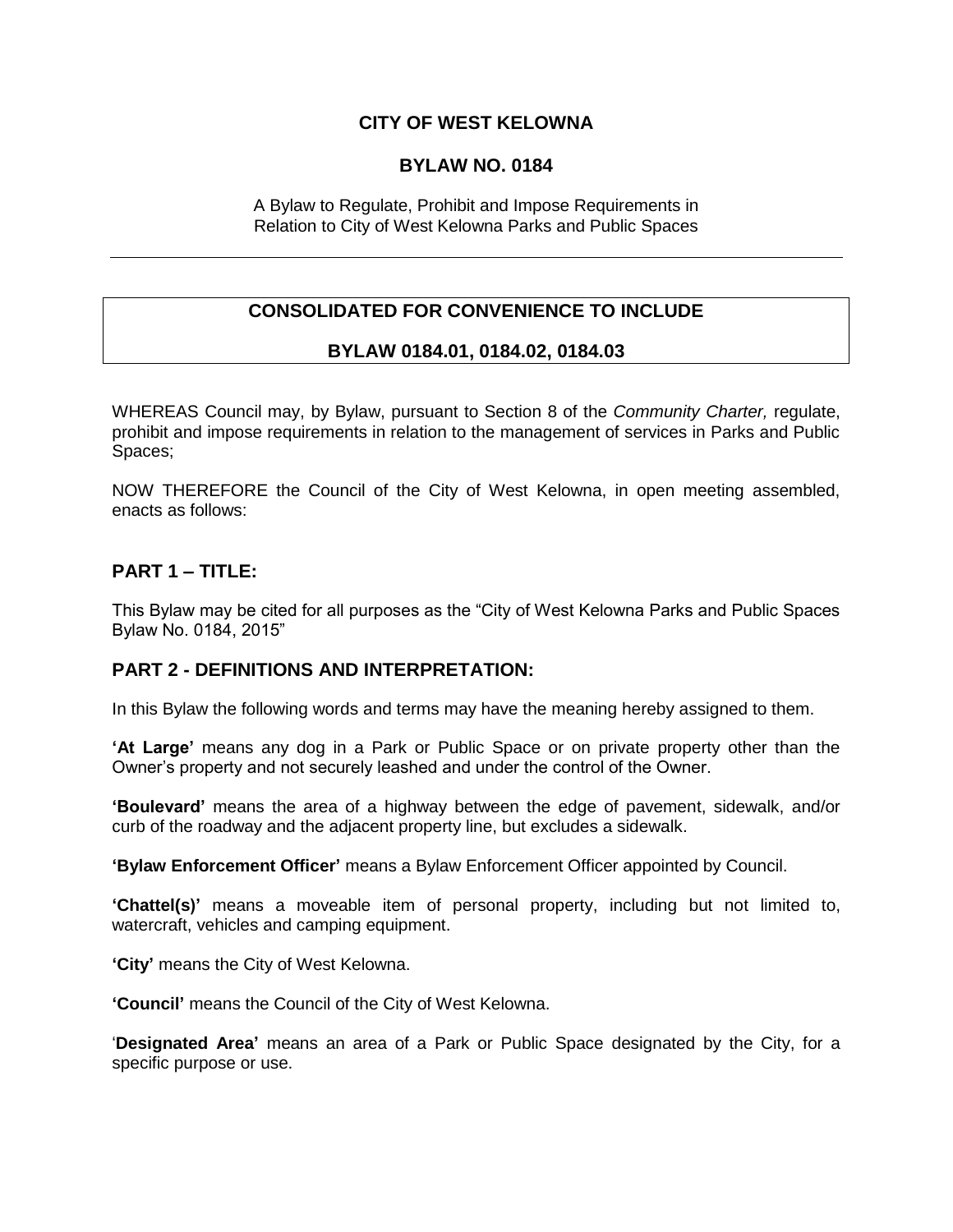**'Driveway'** means any way or thoroughfare set apart and improved for the use of pedestrians, vehicular or animal traffic, within any Park or Public Space.

**'Dusk'** means 30 (thirty) minutes later than the official sunset time for Kelowna, BC as recorded by the Ministry of Water, Land and Air Protection.

**'General Manager'** means the General Manager of Engineering and Public Works for the City of West Kelowna.

'**Geocache' or 'cache'** means a container, usually containing a logbook and small trading items, tucked away for others to find.

**'Geocaching'** means an outdoor activity in which participants use a global positioning system receiver or mobile device and other navigational techniques to hide and seek containers called Geocaches or caches.

**'Litter'** includes household, commercial or other garbage, trash, refuse, cans, bottles, papers, ashes, cuttings, yard debris or other waste of any kind within a Park or Public Space.

**'Loiter'** means to linger apparently without a discernible purpose.

Bylaw No. 0184.01 adopted November 24<sup>th</sup>, 2015 deleted the definition of Nuisance in its entirety and replaced it with the following definition of Nuisance:

**'Nuisance'** means any activity or action(s) which interferes with the use and enjoyment, comfort, safety or convenience of a Park of Public space by other persons.

**'Owner'** in respect of any animal, means a person who keeps, harbours, or has temporary or permanent possession of an animal, and, in case of a minor, Owner means the person responsible for the custody of the minor.

**'Park'** means any real property or property subject to a right of occupation by the City for the purpose of pleasure, recreation or community uses of the public, including parks, playgrounds, sport courts, natural and landscaped areas, sports fields, trails, walkways and other public places and all improvements and may include beaches, and other public places adjacent to lakes or streams including foreshore or land covered by water; but does not include the travelled portion of a highway.

**'Permit'** means the written permission under this Bylaw, authorizing access, activity, use or conduct in or on any Park or Public Space.

**'Physical game'** includes but is not limited to organized baseball, softball, football, soccer, rugby, cricket, lacrosse and hockey.

**'Planting(s)'** means annuals, perennials, trees, shrubs, bushes or hedges installed or growing as a natural or improved landscape treatment.

**'Prohibited Animal'** means any animal prohibited under *BC Wildlife Act*.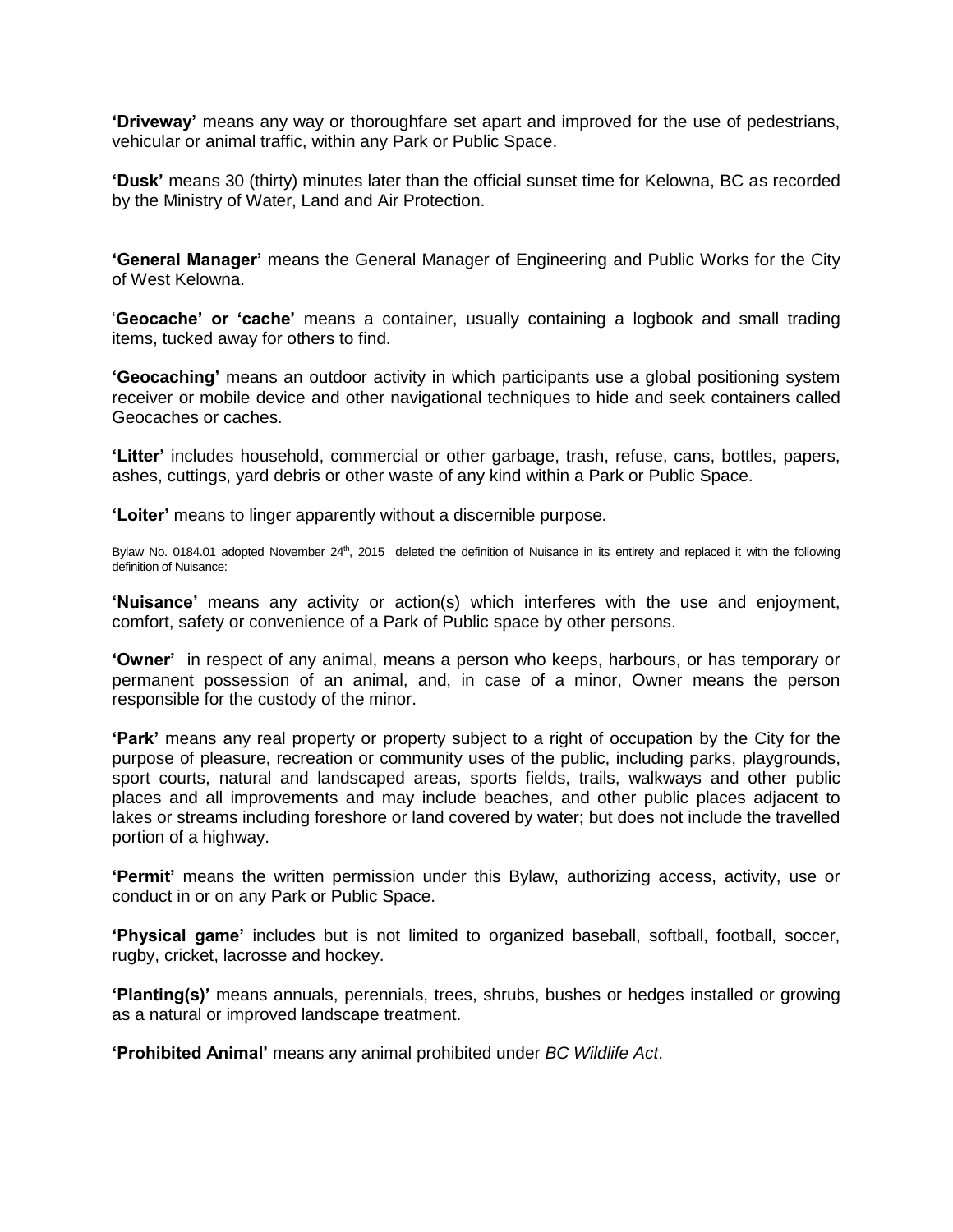**'Public Hazard Closure'** means an order from the City that a Park or Public Space be closed because of a threat to the Park or Public Space or the public.

Bylaw No. 0184.03, adopted October 9, 2018, deleted the definition of 'Public Space' in its entrety and replaced it with the following:

**'Public Space'** means any real property or portions of real property owned or leased by the City to which the public is ordinarily invited or permitted to be in or on, and includes, but is not limited to, the surface of Okanagan Lake and the lake foreshore, public parkades or public parking lots, the grounds of public facilities or buildings, public transit exchanges, transit shelters or bus stops, including boulevards within 50 m of any public transit exchange, transit shelter or bus stop.

Bylaw No. 0184.03, adopted October 9, 2018, deleted the definition of 'Smoke or Smoking' in its entrety and replaced it with the following:

**'Smoke or Smoking**' means to inhale, exhale, burn or carry a lighted cigarette, cigar, pipe, hookah pike, electronic cigarette, or other smoking equipment, that burns or vaporizes tobacco, cannabis or any other substance.

**'Vehicle'** means and includes all conveyances for the carriage or transport of persons, passengers, goods or materials whether self-propelled, drawn, or pulled by animals or any mechanical, muscular device or other mode of power whatsoever, and shall include but is not limited to motor vehicles, segways, trailers, skateboards, long-boards, bicycles and tricycles.

**'Walkway'** means an established path or trail within a Park or Public Space, used by pedestrians or cyclists or both which may include any bridge or structure with which it is contiguous.

**'Watercraft'** means any motorized boat, or any other non-motorized craft used or capable of being used for navigation on water.

# **PART 3 – PROHIBITIONS:**

### **3.1 Park or Public Space Entry**

- a) Any person who violates any provisions of this bylaw or who suffers or permits any act or thing to be done in contravention or in violation of any of the provisions of this Bylaw or who neglects or refrains from doing anything required to be done by any of the provisions of this Bylaw, or who does any act which constitutes an offence against the Bylaw may be ordered to leave the Park or Public Space for a period of 48 hours.
- b) No person may return to or enter any Park or Public Space once that person has been ordered to leave for a period of up to 48 hours and each violation may be considered a separate offence.
- c) No person or vehicle may use any land in a Park in contravention of this Bylaw or in contravention to a sign which has been posted prohibiting or regulating such use.
- d) No person or vehicle may enter or be in a Park except during the hours of operation established by this Bylaw unless they have a valid permit. The hours of operation for City Parks are 6:00 am to dusk daily, unless indicated otherwise.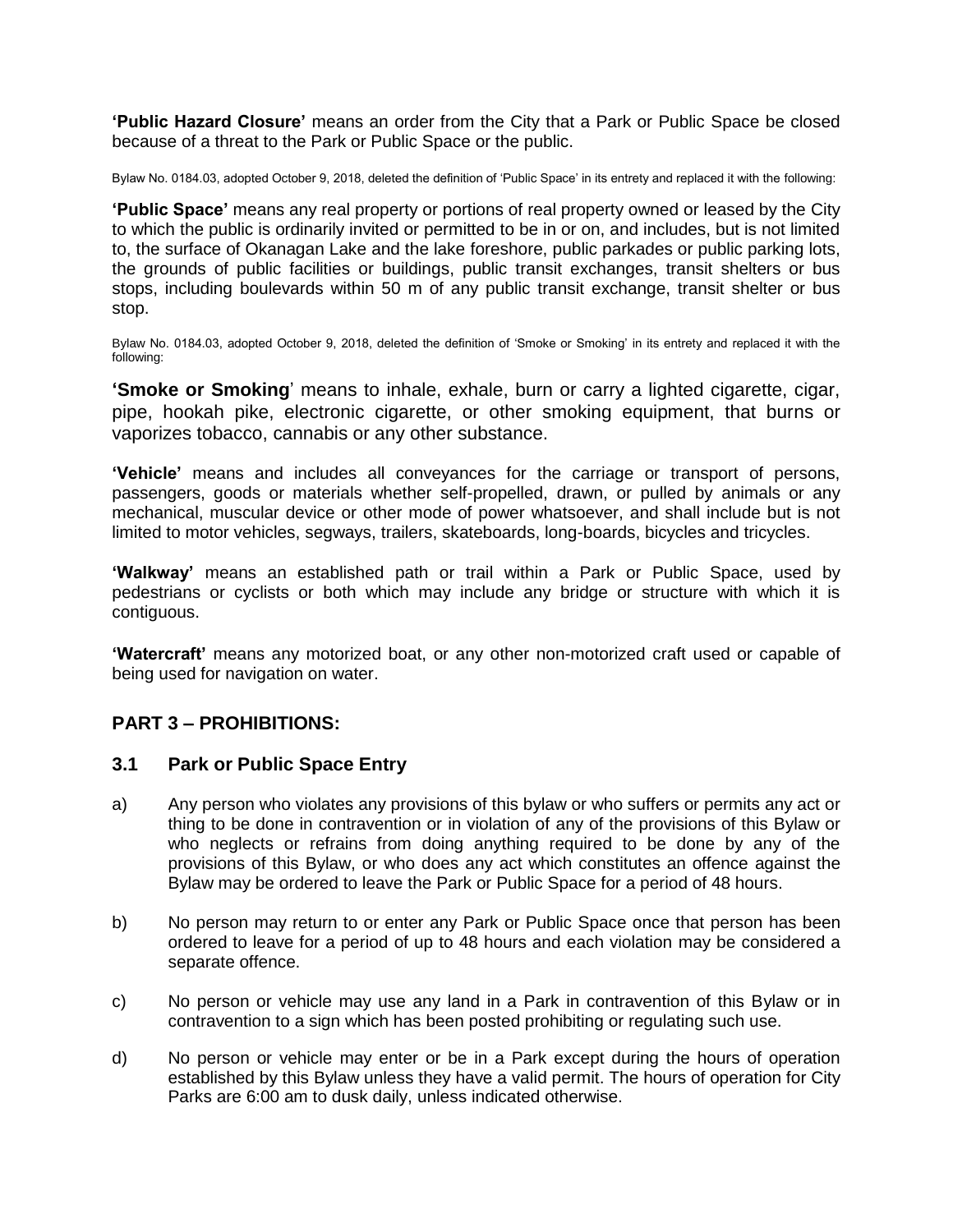- e) No person may enter or be in a Park or Public Space which is subject to a Public Hazard Closure.
- f) No person may use any Parkland in order to gain vehicular access through a Park to private property for any reason unless they have obtained a Parks Access Permit.

### **3.2 Wildlife, Domestic and Prohibited Animals**

- a) No person may interfere with or feed birds or wildlife in a Park or Public Space.
- b) Except where a Park or Public Space or a portion of a Park or Public Space has been designated as a 'Dog Off-Leash Park', no person may allow a dog in his care to be at large in a Park or Public Space.
- c) Except where a Park, or portion thereof, has been designated as a Park which allows dogs, no person may allow his/her dog to be in a Park.
- d) Where dogs are permitted within a Park or Public Space, they must be harnessed with a leash no longer than two metres in length.
- e) An owner must immediately remove and dispose of, in a sanitary manner, feces left by their dog in a Park or Public Space.
- f) No person being the owner of a pet or domestic animal may allow such animal to enter upon any beach area or to swim in a body of water adjacent to a Park, except where designated.
- g) Notwithstanding the provision of section 3.2 d) of this Bylaw, a dog owner may be permitted to bring a dog to a special event, run or walk in a Park that is not designated either a 'Dog Off-Leash Park' or a 'Dog On-Leash Park', only if approved under the conditions of a Permit.
- h) No owner of a prohibited animal may permit such animal to enter or be in a Park or Public Space.

### **3.3 Damage**

a) No person may damage, destroy, deface or vandalize a Park or Public Space.

Bylaw 0184.02, adopted November 28, 2017, amended bylaw 0184 by deleting S. 3.3b) in its entirety and replacing it with the following:

- b) No person may cut, break, pull up, injure, dismantle, remove, damage, destroy, deface or vandalize or in part any vegetation, building facilities or structures in a Park or Public Space.
	- i) Notwithstanding 3.3b), bitterroot harvesting is permitted in Mt. Boucherie Park.
- c) No person may remove, damage, destroy, deface or vandalize any signs or regulations posted in or on a Park or Public Space.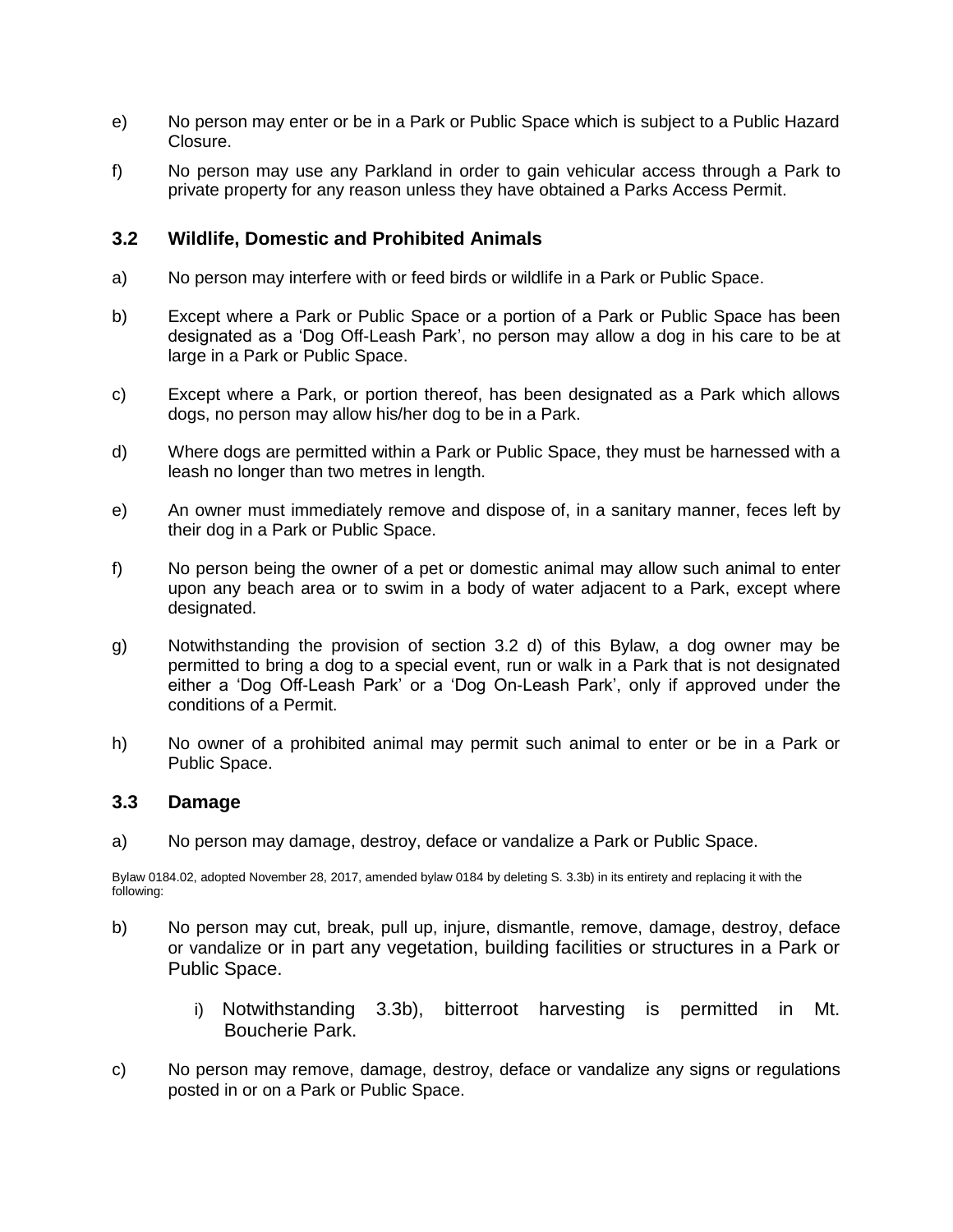d) No person may drain or redirect any water from a private parcel of land onto or into a Park or Public Space.

### **3.4 Litter**

- a) No person may deposit or leave litter in or upon a Park or Public Space except in the receptacles provided for such purpose.
- b) No person may deposit any household, commercial or other garbage in a Park or Public Space.

#### **3.5 Nuisances and Dangers**

- a) No person may swing a golf club, propel a golf ball or plastic golf ball of any kind in any manner in a Park or Public Space.
- b) No person may carry or discharge firearms, air guns, air rifles, air pistols, spring guns, bows or other weapons in a Park or Public Space.
- c) No person may fire or explode any combustible or explosive material, including fireworks, in a Park or Public Space without a Permit.
- d) No person may create a nuisance or disturbance within a Park or Public Space by participating in a fight or other physical confrontation between consenting or nonconsenting persons.
- e) No person may engage in lewd or sexual acts in a Park or Public Space.
- f) No person may urinate or defecate in or on any Park or any Public Space except in a public or private toilet facility.
- g) No person may operate by remote control any motor driven boat, car, aircraft, glider, drone or similar device within a Park or Public Space without a Permit.
- h) Except for conveyances for the handicapped, children's carriages and strollers, no person may ride or drive any vehicle or other mode of conveyance outside of designated access roads, lanes or parking lots, without a Permit. Self-propelled vehicles limited to bicycles, trailers pulled by bicycles, roller blades and skate boards are permitted provided they are used on designated pathway or roads and are operated in a safe manner.

Bylaw No. 0184.01 adopted November 24<sup>th</sup>, 2015, deleted section 3.5 i) in its entirety and replaced it with the following Section 3.5 i):

i) No person may cause a nuisance within a Park or Public Space which may include but are not limited to the use of profane language, obscene or grossly insulting language, panhandling, spitting, exhibiting disruptive behavior, loitering, accosting, frightening, annoying or otherwise disturbing other persons.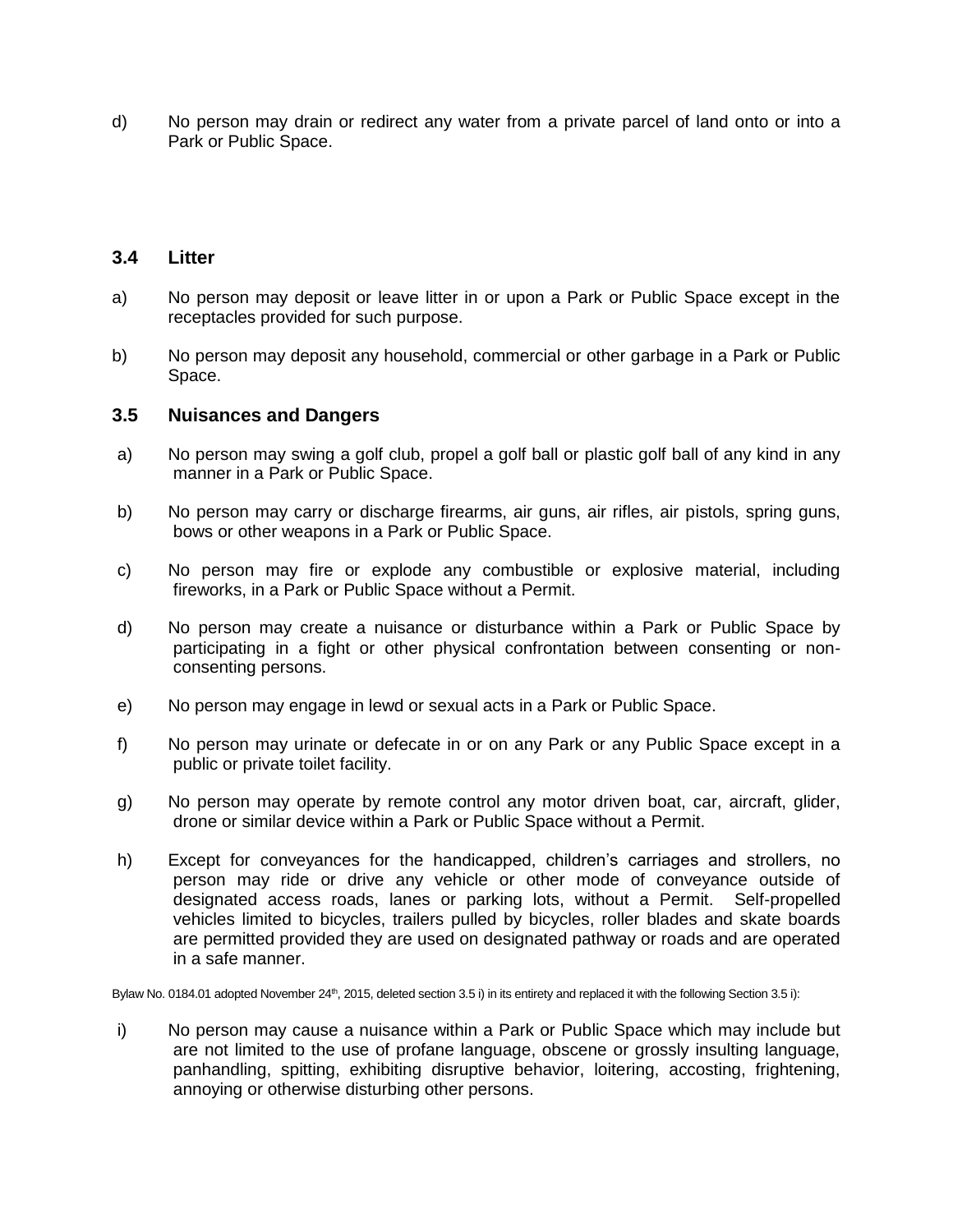j) No person may remove, disturb, relocate, damage or destroy any buoys, rafts, signs or other apparatus from any beach, boat launch or dock nor may any person place any buoys, rafts, signs or other apparatus in any water fronting a beach, boat launch or dock within a park unless authority has been granted by the City.

### **3.6 Use of Structures**

- a) No person may use any structure in a Park or Public Space unless the structure has been designed for such use.
- b) No person may erect in a Park or Public Space, a tent, building, shelter or other structure whatsoever without obtaining a Permit from the City or unless otherwise posted.
- c) Section 3.6 b) does not apply to small personal shelters which are in a Park or Public Space from 6:00 a.m. to dusk. Such shelters must not be anchored with any form of stake or peg driven into the ground in any turf area.
- d) No person may use or access an electrical service or any other utility in a Park or Public Space without written permission from the City.

# **3.7 Physical Games, Organized Sports or Activities**

- a) A Permit must be obtained by the Organizer before a tournament, organized sport or series of physical games is held in a Park or Public Space.
- b) No person may play a physical game or activity in a Park or Public Space contrary to the rules and regulations posted in the Park or Public Space or attached to a permit to regulate such game or activity.
- c) No person may use a tennis or pickle ball court for any sport or activity other than tennis or pickle ball.
- d) No person may play on a tennis or pickle ball court unless wearing non-marking rubbersoled shoes without heels.
- e) Geocaches placed in Parks may be removed if they do not meet the following conditions:
	- i) All caches must be marked 'geocache' on the outside of the container if practical, and the owner's name and contact information must be inside the container;
	- ii) Caches must not be placed in areas that may put participants at risk of injury;
	- iii) Caches must not be buried or result in the disturbance of vegetation, wildlife, wildlife nests or burrow, or cultural heritage sites and features;
	- iv) Cache placement must not interfere with other approved recreational activities; and
	- v) Caches in Parks are not considered permanent and may not be permanently attached to any structure or natural feature.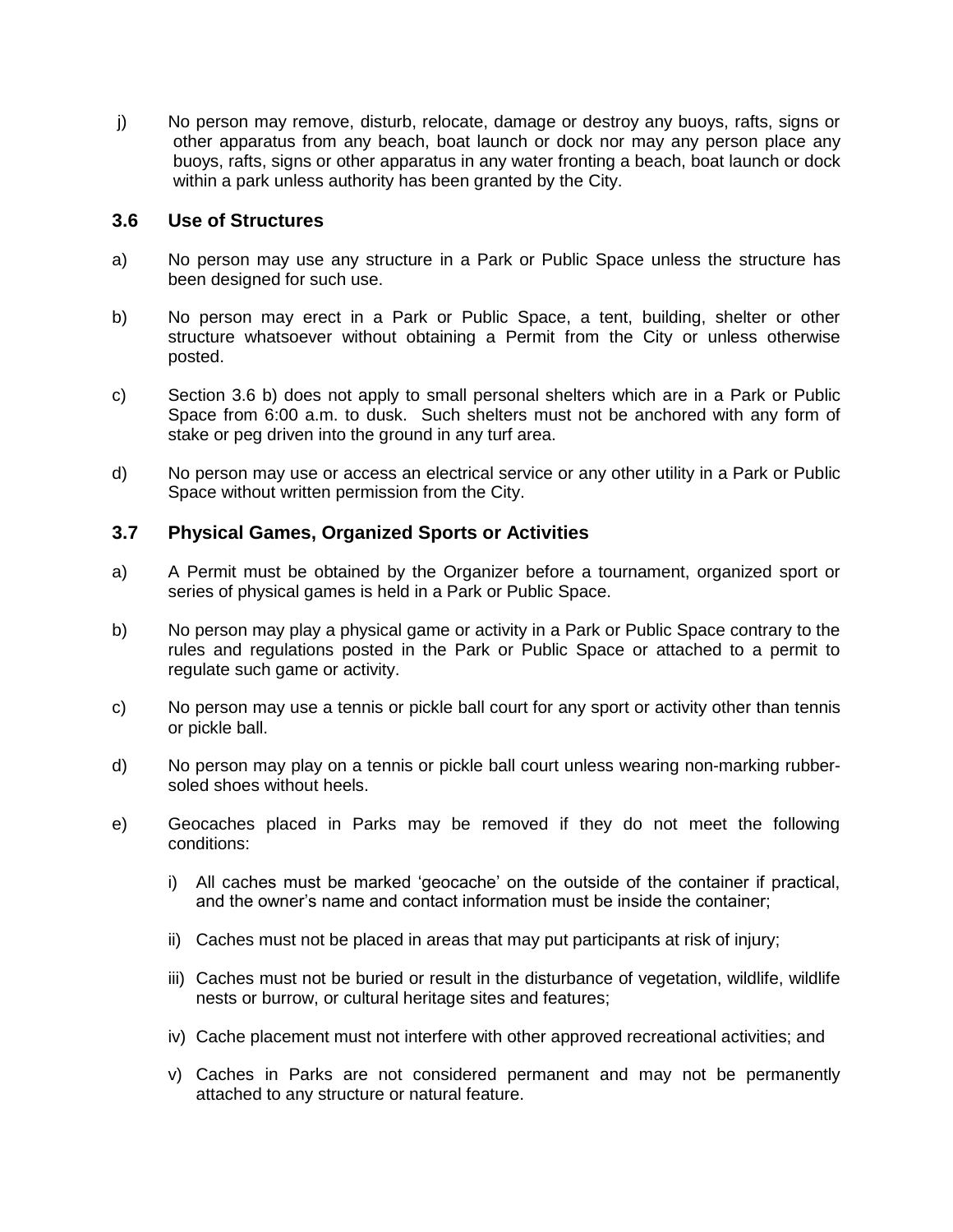### **3.8 Assembly**

- a) No person may conduct any procession, march, drill, performance, ceremony, concert or other special event in a Park or Public Space without first obtaining a Permit for such purpose from the City.
- b) No person may obstruct or interfere with any person who is lawfully using any Park or Public Space, except that where a person holds a Permit for an exclusive specific use for all or part of a Park or Public Space, that person may inform others of their exclusive occupancy and use of that portion of the Park or Public Space which is subject to the Permit by displaying their Permit.
- c) No authority is granted or transferred to the Permit holder to physically restrict access to or remove from the permitted area any individual who is not the Permit holder or a member of their party.

### **3.9 Use of Watercraft**

- a) Except as otherwise posted and in accordance with any posted conditions, no person may dock, tie up, beach or anchor a watercraft in any way to a wharf, dock, beach, sign, buoy, tree or other structure or thing located within or forming part of a Park.
- b) No person may operate a motorized watercraft within a designated swimming area.
- c) No person may use a non-motorized watercraft in a manner that endangers, disturbs or interferes with the use of the beach and swimming area by members of the public.
- d) No person may launch or load a watercraft unless in a designated area.

# **3.10 Liquor, Smoking and Drug Paraphernalia**

- a) No person may consume or possess any liquor in a Park or Public Space except in premises where the liquor is consumed or possessed pursuant to and in compliance with a license issued under the *Liquor Control and Licensing Act* and a Permit issued by the City.
- b) No person may smoke in any Park or Public Space other than a space temporarily designated for such use.

Bylaw No. 0184.03, adopted October 9, 2018, Inserted 3.10(c) below and renumbered the precvious 3.10(c) as 3.10(d):

- c) No person may smoke cannabis anywhere except on a private parcel.
- d) No person may be permitted in any Park or Public Space to possess paraphernalia used for the purposes of storing, transporting or using illegal drugs.

### **3.11 Fire Prevention**

a) No person may make an open fire in a Park or Public Space.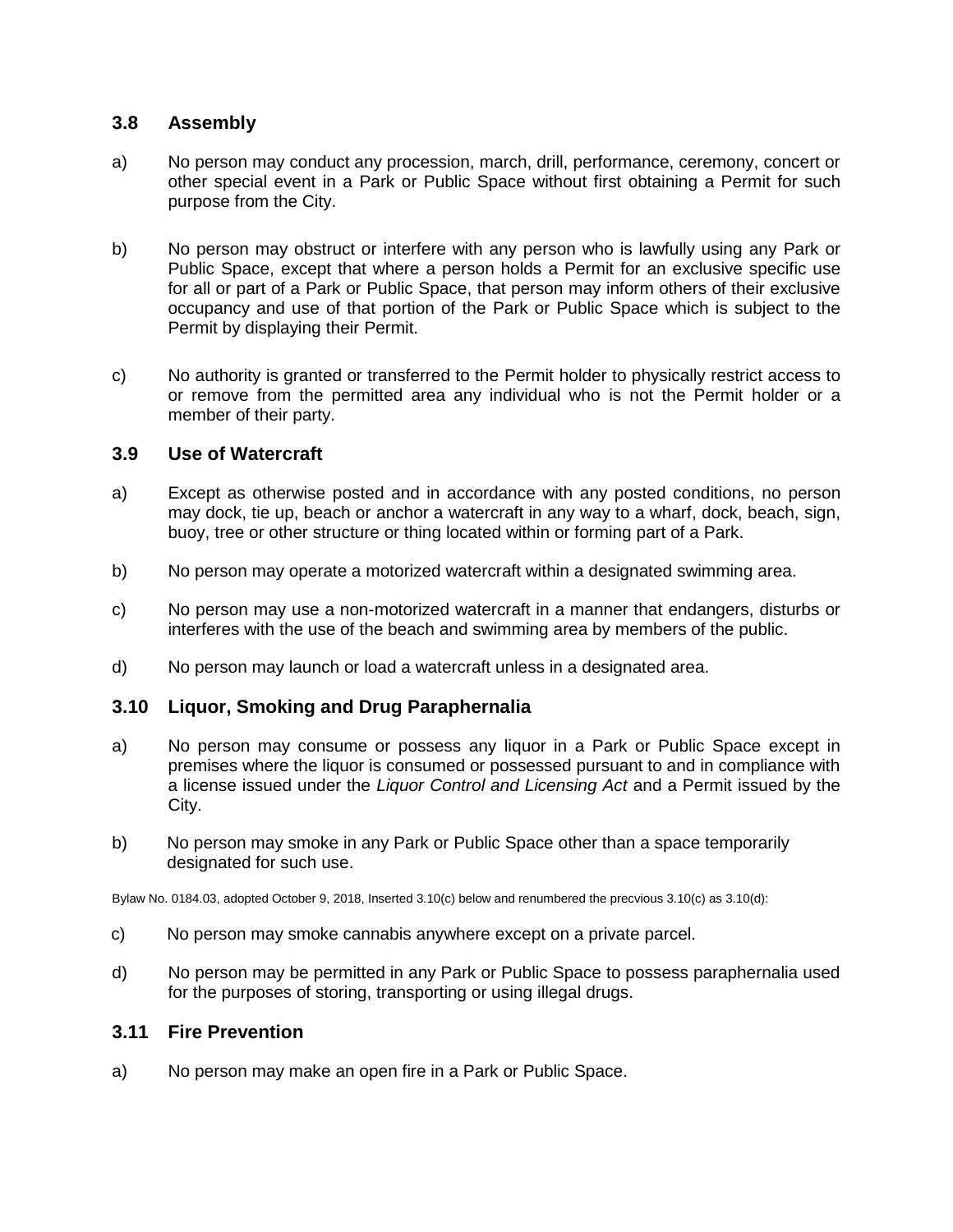- b) No person may throw or place upon the ground in a Park or Public Space a lighted match, burning cigarette or cigar, lawn candle, open flame lantern or other burning material except as provided in 3.11 d)
- c) No commercial style briquette fuelled barbeques will be allowed without obtaining a Permit for such, from the City.
- d) No personal barbeques, except those fuelled by propane, will be allowed in a Park or Public Space.

### **3.12 Commercial Activities**

- a) No person may sell or expose for sale any refreshment, article, merchandise or thing in a Park except as authorized by a Permit.
- b) No person may conduct business or provide a commercial service in a Park except as authorized by a Permit.
- c) No person may post, paint or distribute any advertisements of any kind in a Park without prior written approval from the City.

#### **3.13 Vehicles in Parks**

- a) No person may grease, wash, clean or repair any vehicle in a Park except where repairs are necessitated because of the breakdown of a vehicle in or adjacent to a Park.
- b) No person may, in any Park, park a vehicle or allow a vehicle to stand or remain in a Park during the hours that the Park is closed.
- c) No person may, in a Park, drive or propel any vehicle in a manner that is unsafe or a nuisance or danger to other persons or animals or property within the Park.
- d) No person may, in a Park, fail to bring his vehicle to a stop upon the direction of a Bylaw Enforcement Officer or any person authorized by the City to supervise traffic within a Park.
- e) No person may, in a Park, drive or propel any vehicle in any direction on any driveway contrary to a sign erected pursuant to the provisions of this Bylaw.
- f) No person may, in a Park, use, stop on, occupy or travel along or upon any driveway in such manner as to obstruct or interfere with any person lawfully using the same.
- g) No person may, in a Park, park a vehicle in any area except in areas designated for such purpose.
- h) Vehicles left in a Park after closing will be locked in, unless otherwise posted. Owners or operators of vehicles locked in after closing may wait until the next scheduled opening to remove their vehicle or they may call the designated Contractor (as posted) to open the gate and release the vehicle. The Contractor will set the fee for releasing the vehicle from the closed Park. If the same vehicle has not been removed prior to the next scheduled closing time, it will be removed at the owner's expense.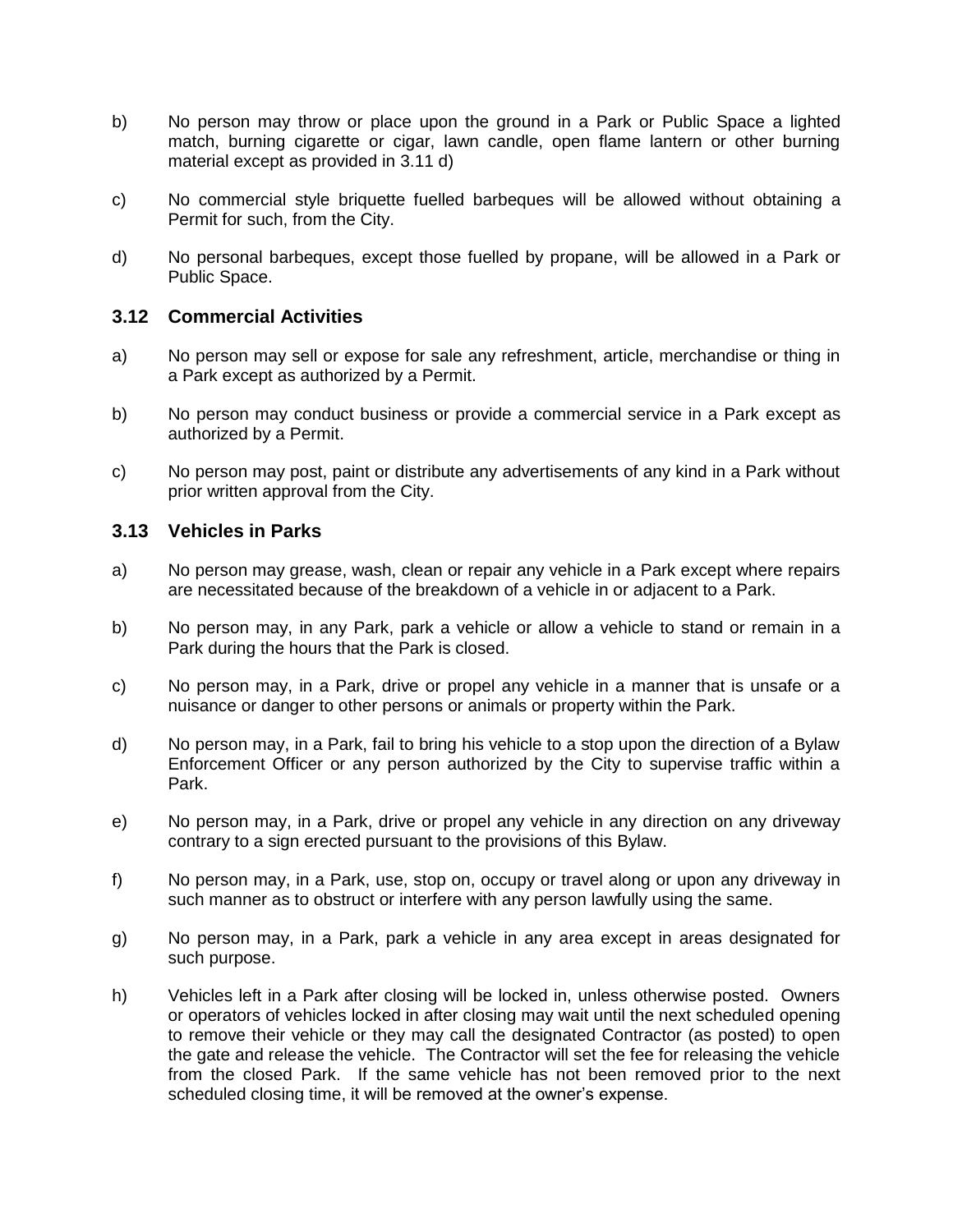### **3.14 Trees**

- a) While in a Park or Public Space no person may:
	- i) Remove, cut down, destroy or injure a tree or part of a tree located in a Park or Public Space except with the prior written approval of the City;
	- ii) Mark, cut, break, peel, deface or bury the roots of a tree or any part of a tree located in a Park or Public Space;
	- iii) Attach in any manner any object or thing to a tree or part of a tree located in a Park or Public Space except with prior written approval of the City.
- b) Protection of Trees
	- i) The City is authorized to request funds to secure the protection of a tree in a Park or Public space by posting a letter of credit in a form and content acceptable to the City, in an amount sufficient to cover the appraised value of the tree, as well as removal and replacement costs.
- c) Injury and removal of trees.
	- i) Any person who injures, destroys or removes a tree without prior written approval of the City may be subject to providing payment to the City in an amount sufficient to cover the appraised value of the tree, as well as removal and replacement costs and the costs of any specific arboricultural procedures to be undertaken to remedy the tree.
	- ii) The City is authorized to remove or cause to be removed healthy trees located in a Park or Public space.
	- iii) Approval for tree removal may be subject to conditions imposed by the City that include payment of tree value, removal and replacement costs and the replanting of a replacement tree by the applicant.
- d) Pruning of trees on private property.

The City is authorized to prune or cause to be pruned the branches from a tree originating on private property which extends over a Park or Public space, including the pruning of branches that are hazardous or create an unsafe condition.

e) Decorative Lights

No person may attach decorative lights to a tree located in a Park or Public Space except with the prior written approval of the City.

### **3.15 Encroachment**

Unless authorized by Permit, no person may encroach upon or take possession of a Park or Public Space by any means whatsoever, including the construction, installation or maintenance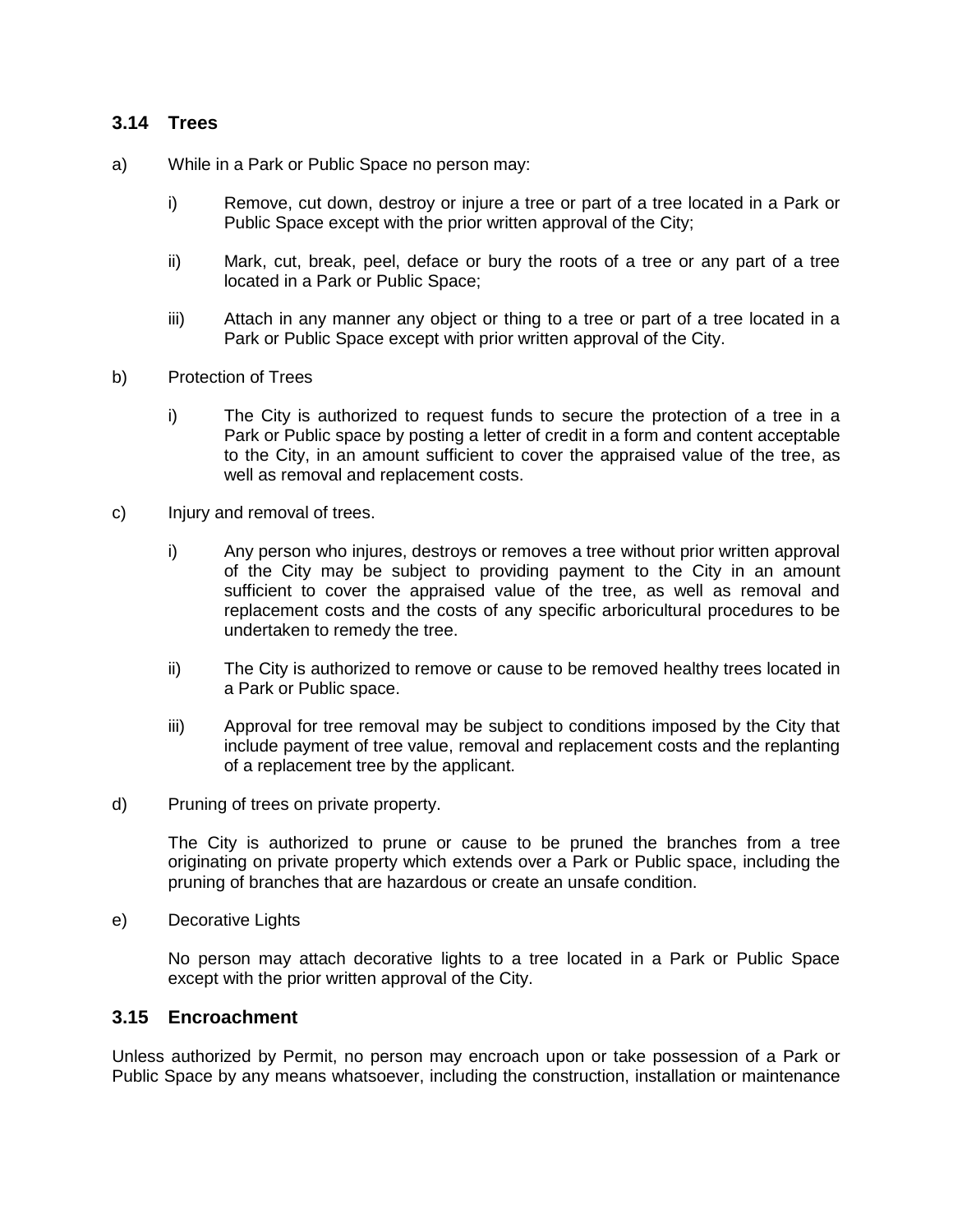of a fence or structure, the dumping or storage of materials or plantings, or planting, cultivating, grooming or landscaping.

### **PART 4 – IMPOUNDMENT:**

- a) Where the City removes or causes to be removed a vehicle or thing/chattels from a Park or Public Space, such removal may be at the expense of the person who caused such structure, vehicle, sign or other thing to be within the Park or Public Space contrary to the provisions of this Bylaw.
- b) Any vehicle, structure or other thing removed pursuant to the provisions of this section may be moved to a place of safe keeping and the cost of storage at such place may be paid by the person claiming ownership of such object in addition to the cost of removal. If the owner of such vehicle, structure or thing has not claimed the same within 30 (thirty) days of its removal from the Park or Public Space it may be disposed of by sale or destruction as directed by the General Manager.
- c) i) If a vehicle is removed and not reclaimed within 3 (three) days, and the vehicle bears a current licence plate, the registered owner may be given notice by registered mail of the location of such vehicle at the address of such registered owner as shown on the records of the Motor Vehicle Branch.
	- $ii)$  If the registered owner fails to claim the vehicle within 30 (thirty) days and pay the cost of removal and storage, then the vehicle may be sold by public auction and any price obtained for such vehicle may be applied first to the cost of removal and storage and secondly the balance, if any, may be paid to the registered owner as shown on the records of the Motor Vehicle Branch.

# **PART 5 – DELEGATION OF AUTHORITY:**

The General Manager, or his designate, is hereby authorized to issue Permits and administer the provisions of this Bylaw.

### **PART 6 – EXEMPTIONS:**

Notwithstanding anything contained in this Bylaw, the officers, officials, employees and contractors of the City, while carrying out their duties, or performing their functions may be exempt from the provisions of this Bylaw.

### **PART 7 – PENALTY:**

Every person who contravenes a provision of this Bylaw is liable, on summary conviction, to a fine not exceeding \$10,000.00.

# **PART 8 – SEVERABILITY:**

If any section, subsection, clause, sub-clause or phrase of this Bylaw is for any reason held to be invalid, unlawful or unenforceable by the decision of any Court of competent jurisdiction, that